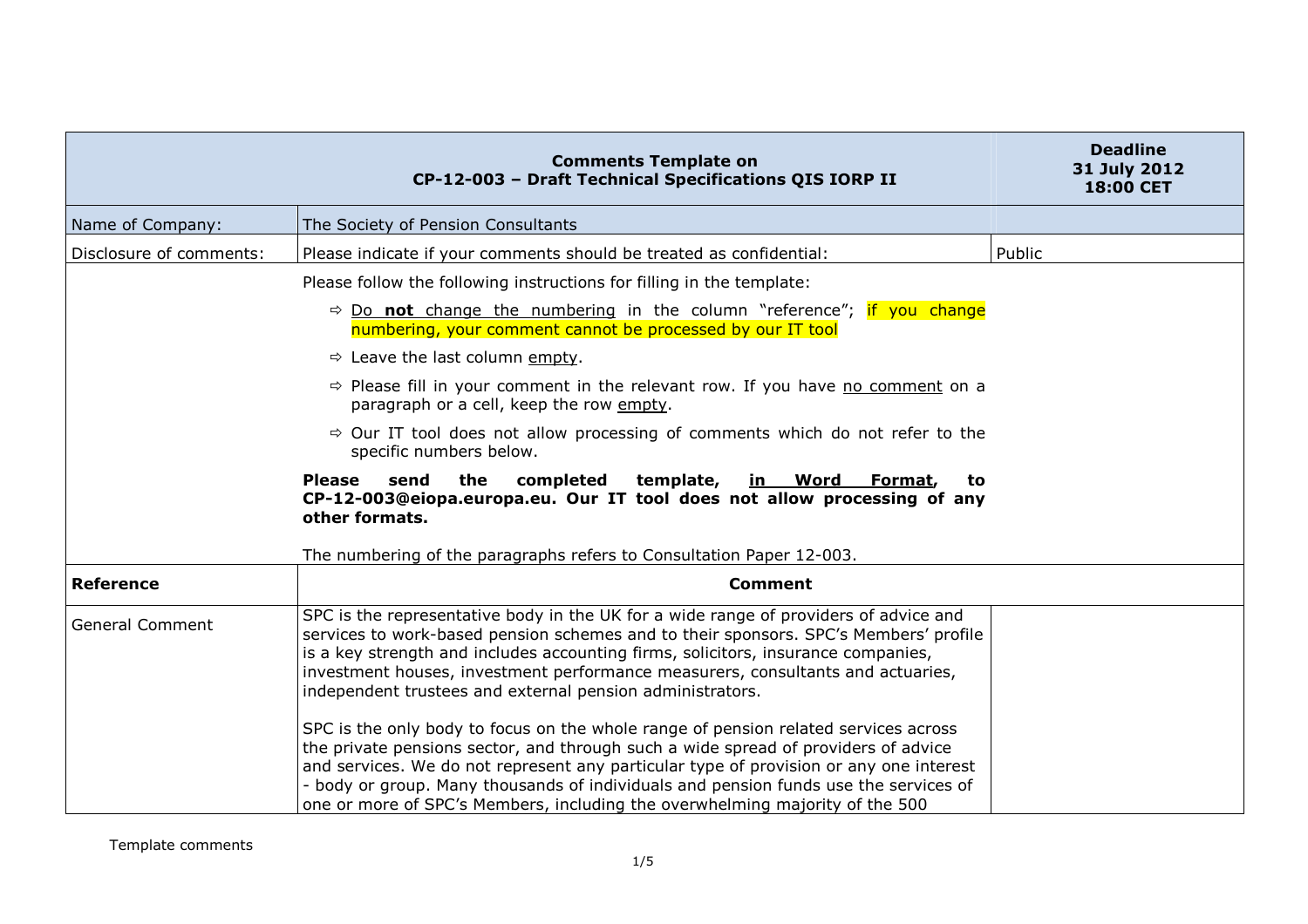| <b>Comments Template on</b><br>CP-12-003 - Draft Technical Specifications QIS IORP II                                                                                                                                                                                                                                                                                                                                                                                                                                                                                                                                                                                                                                                                                                                                                                                                                                                                                                                                                                                                                                                                                                                                                                 | <b>Deadline</b><br>31 July 2012<br>18:00 CET |
|-------------------------------------------------------------------------------------------------------------------------------------------------------------------------------------------------------------------------------------------------------------------------------------------------------------------------------------------------------------------------------------------------------------------------------------------------------------------------------------------------------------------------------------------------------------------------------------------------------------------------------------------------------------------------------------------------------------------------------------------------------------------------------------------------------------------------------------------------------------------------------------------------------------------------------------------------------------------------------------------------------------------------------------------------------------------------------------------------------------------------------------------------------------------------------------------------------------------------------------------------------|----------------------------------------------|
| largest UK pension funds.                                                                                                                                                                                                                                                                                                                                                                                                                                                                                                                                                                                                                                                                                                                                                                                                                                                                                                                                                                                                                                                                                                                                                                                                                             |                                              |
| SPC's growing membership collectively employs some 15,000 people in the UK<br>providing pension-related advice and services.                                                                                                                                                                                                                                                                                                                                                                                                                                                                                                                                                                                                                                                                                                                                                                                                                                                                                                                                                                                                                                                                                                                          |                                              |
| The consultation paper has been considered by SPC's European Sub-Committee, which<br>comprises representatives of actuaries and consultants, insurance companies, pension<br>administrators and pension lawyers.                                                                                                                                                                                                                                                                                                                                                                                                                                                                                                                                                                                                                                                                                                                                                                                                                                                                                                                                                                                                                                      |                                              |
| SPC is ddisappointed that the consultation is so complex and conducted over too short a<br>$\bullet$<br>timescale for us to be able to make a more meaningful response. We fail to understand<br>why an issue that is of such great importance is being rushed. We also note that EIOPA<br>stated that it intends to review and reconsider its advice given in February 2012 in the<br>light of the QIS. We see little scope for it being able to do so in the face of the<br>Commission's complete lack of regard to the concerns often expressed by the social<br>partners that too little time is allowed to consider all the issues fully. We are sorry to<br>observe that this appears that DG MRKT is determined to press on with its proposal<br>despite almost universal concern that this is to the potential cost of millions of EU citizens<br>In light of the above, we feel it highly unlikely that many individual IORPs will be able to<br>$\bullet$<br>respond. Many IORPs are small in size and lack the resources either to respond or to bear<br>the additional cost of calculations of this nature. This raises the concern that this is not a<br>genuine consultation. We know that senior management within insurance companies |                                              |
| have struggled with the detail of Solvency II; still less able are IORPs to deal with the<br>content of the consultation and therefore the QIS itself                                                                                                                                                                                                                                                                                                                                                                                                                                                                                                                                                                                                                                                                                                                                                                                                                                                                                                                                                                                                                                                                                                 |                                              |
| On the one hand, many IORPs are likely to be grateful that the UK Regulator intends to<br>$\bullet$<br>carry out the QIS based on aggregate data it holds, rather than placing the burden on<br>IORPs. However, this raises several important points:<br>1. There is a risk that the aggregate position is not representative of the effect in<br>individual IORPs                                                                                                                                                                                                                                                                                                                                                                                                                                                                                                                                                                                                                                                                                                                                                                                                                                                                                    |                                              |
| 2. The fact that this is necessary is evidence that a regulatory system built on these                                                                                                                                                                                                                                                                                                                                                                                                                                                                                                                                                                                                                                                                                                                                                                                                                                                                                                                                                                                                                                                                                                                                                                |                                              |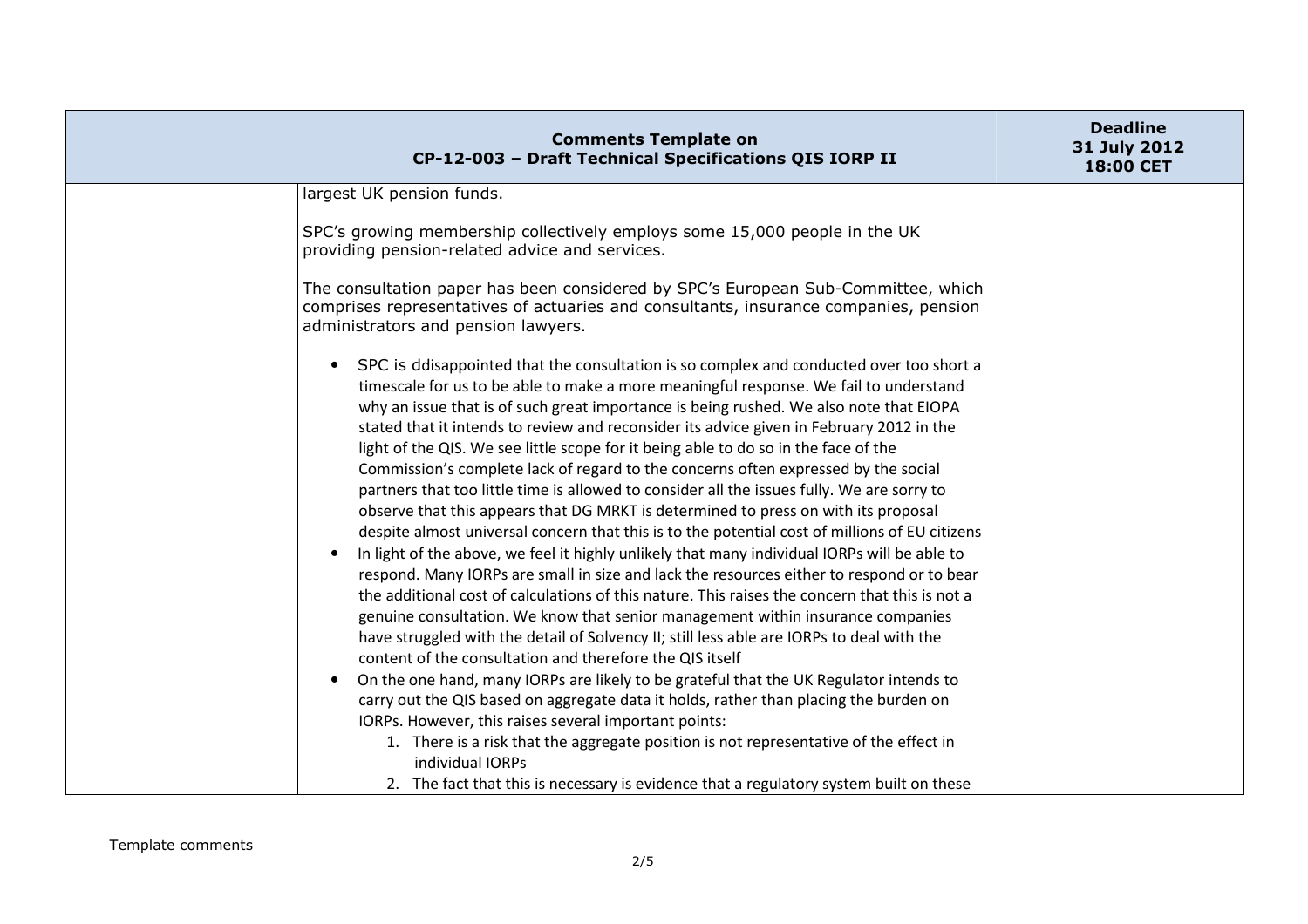| <b>Comments Template on</b><br>CP-12-003 - Draft Technical Specifications QIS IORP II                                                                                                                                                                                                                                                                                                                                                                                                                                                                                                                                                                                                                                                                                                                                                                                                                                                                                                                                                                                                                                                                                                                                                                                                                                                                                                                                                                                                                                                                                                                                                                                                                                                                                                                                                                                                                                                                                                                                                                                                                                                                                                                                                                                                              | <b>Deadline</b><br>31 July 2012<br><b>18:00 CET</b> |
|----------------------------------------------------------------------------------------------------------------------------------------------------------------------------------------------------------------------------------------------------------------------------------------------------------------------------------------------------------------------------------------------------------------------------------------------------------------------------------------------------------------------------------------------------------------------------------------------------------------------------------------------------------------------------------------------------------------------------------------------------------------------------------------------------------------------------------------------------------------------------------------------------------------------------------------------------------------------------------------------------------------------------------------------------------------------------------------------------------------------------------------------------------------------------------------------------------------------------------------------------------------------------------------------------------------------------------------------------------------------------------------------------------------------------------------------------------------------------------------------------------------------------------------------------------------------------------------------------------------------------------------------------------------------------------------------------------------------------------------------------------------------------------------------------------------------------------------------------------------------------------------------------------------------------------------------------------------------------------------------------------------------------------------------------------------------------------------------------------------------------------------------------------------------------------------------------------------------------------------------------------------------------------------------------|-----------------------------------------------------|
| proposals will not be workable in practice (if IORPs cannot carry out the QIS<br>themselves, why should they be any better placed to implement a risk-based<br>supervisory/solvency regime built on that QIS?)<br>3. How will the cost of adopting a new regime be assessed? It is evident that some of<br>the approaches (such as the method of assessing best estimate cash flows) and<br>some of the data (eg look through to underlying assets) will be difficult for many<br>IORPs - it is unclear how this cost can be captured by a supervisory authority's<br>aggregate assessment. Without knowing this, how can an accurate impact<br>assessment be made? We consider that there is a significant risk that<br>implementation costs will be underestimated<br>If (as an alternative) IORPs are provided with 'tools' to assist them in calculating the<br>complex numbers, it seems self-evident that such a 'black box' approach does not aid in<br>the transparency and management of risks by those operating IORPs<br>There are some yawning gaps - acknowledged by EIOPA both in this QIS consultation and<br>in its advice in February 2012. Most notable is the absence of any reference to the<br>regulatory intervention in the event that the Holistic Balance Sheet is considered not to<br>balance<br>Despite assurances from Commissioner Barnier at the 1 March 2012 public hearing, a<br>great deal of the technical specification is 'cut and paste' from the Solvency II measures<br>The regime for Solvency II was developed over a matter of years and informed by<br>$\bullet$<br>successive QISs - starting at a basic 'range-finding' level and building to the detail covered<br>in QIS5<br>Where new 'aspects' (not previously explored in the Solvency II project) have been<br>introduced, it is evident that far too little thought has been given to their relevance and<br>the proposed method of taking them into account – for example the inflation and salary<br>assumptions. For IORP-specific elements at least, a series of iterative QISs should be<br>undertaken<br>Some specifics stick out as having not been thought through in sufficient detail. For<br>example, we believe that EIOPA should consider the following areas in order to ensure |                                                     |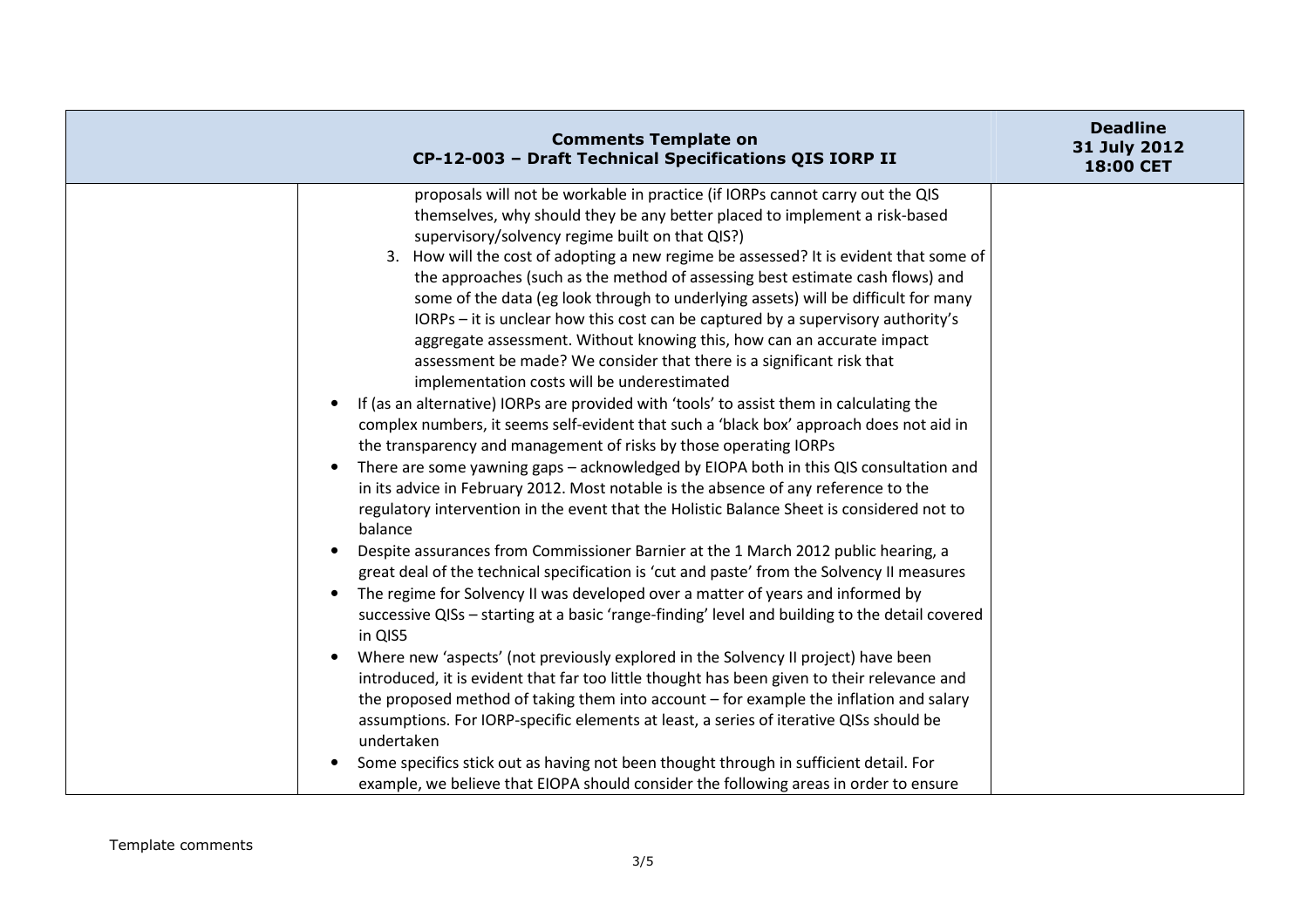| <b>Comments Template on</b><br>CP-12-003 - Draft Technical Specifications QIS IORP II                                                                                                                                                                                                                                                                                                                                                                                                                                                                                                                                                                                                                                                                                                                                                                                                                                                                                                                                                                                                                                                                                                                                                                                                                                                                                                                                                                                                                                                                                                                                                                                                                                                                                                                                                                                                                                                                                                                                                                                                                                                                                                                                 | <b>Deadline</b><br>31 July 2012<br>18:00 CET |
|-----------------------------------------------------------------------------------------------------------------------------------------------------------------------------------------------------------------------------------------------------------------------------------------------------------------------------------------------------------------------------------------------------------------------------------------------------------------------------------------------------------------------------------------------------------------------------------------------------------------------------------------------------------------------------------------------------------------------------------------------------------------------------------------------------------------------------------------------------------------------------------------------------------------------------------------------------------------------------------------------------------------------------------------------------------------------------------------------------------------------------------------------------------------------------------------------------------------------------------------------------------------------------------------------------------------------------------------------------------------------------------------------------------------------------------------------------------------------------------------------------------------------------------------------------------------------------------------------------------------------------------------------------------------------------------------------------------------------------------------------------------------------------------------------------------------------------------------------------------------------------------------------------------------------------------------------------------------------------------------------------------------------------------------------------------------------------------------------------------------------------------------------------------------------------------------------------------------------|----------------------------------------------|
| that the QIS results are meaningful<br>1. Inflation assumption; if EIOPA expects IORPs to carry out stochastic projections,<br>then the assumptions should be market consistent. While 2% pa may be a<br>reasonable simplification for the Eurozone (as at 31 December 2011), the UK<br>requires two inflation assumptions - one for CPI and one for RPI. For example, as<br>at the same date we consider that 3% pa would be a more reasonable assumption<br>for RPI<br>2. Salary increase assumptions; our view is that IORPs should be permitted to select<br>an assumption that is appropriate to the membership. Expectations about future<br>earnings increases can vary considerably from one IORP to another. Moreover, in<br>some IORPs limits apply to the level of future earnings increases that can be taken<br>into account<br>3. Expected return on investments; we note that the expected return on non-fixed<br>income assets is 5.98%; ie an average risk premium of 3% above the AAA<br>Government bond yield of 2.98%, regardless of what the IORP invests in. By<br>contrast, for bond investments four different rates are specified for assessing the<br>expected return on the bond portfolio. We urge EIOPA to consider further how to<br>take account of LDI strategies and the various interest rate/longevity/inflation<br>swaps that are increasingly prevalent in IORP portfolios. In our view, there should<br>be 'positive' recognition of such de-risking strategies<br>We question the relevance of a SCR for UK IORPs at all. Most UK defined benefit IORPs are<br>'closed' to new members and many closed to new accrual. Sponsors are currently seeking<br>to make contributions as quickly as is reasonably affordable, with a view to being able to<br>buy out all remaining liabilities through an insurer as soon as possible. Whilst on this<br>'journey to settlement' the SCR would appear to have no value (it adds no greater security<br>for members than is already afforded by the sponsor support) and is a complicated and<br>expensive set of values to calculate<br>We see no likelihood that the revised solvency regime will lead to a proliferation of cross- |                                              |
| border arrangements (one of the Commission's stated aims of the review). We believe<br>that the onus is on the Commission to demonstrate that there is both a desire for such                                                                                                                                                                                                                                                                                                                                                                                                                                                                                                                                                                                                                                                                                                                                                                                                                                                                                                                                                                                                                                                                                                                                                                                                                                                                                                                                                                                                                                                                                                                                                                                                                                                                                                                                                                                                                                                                                                                                                                                                                                         |                                              |